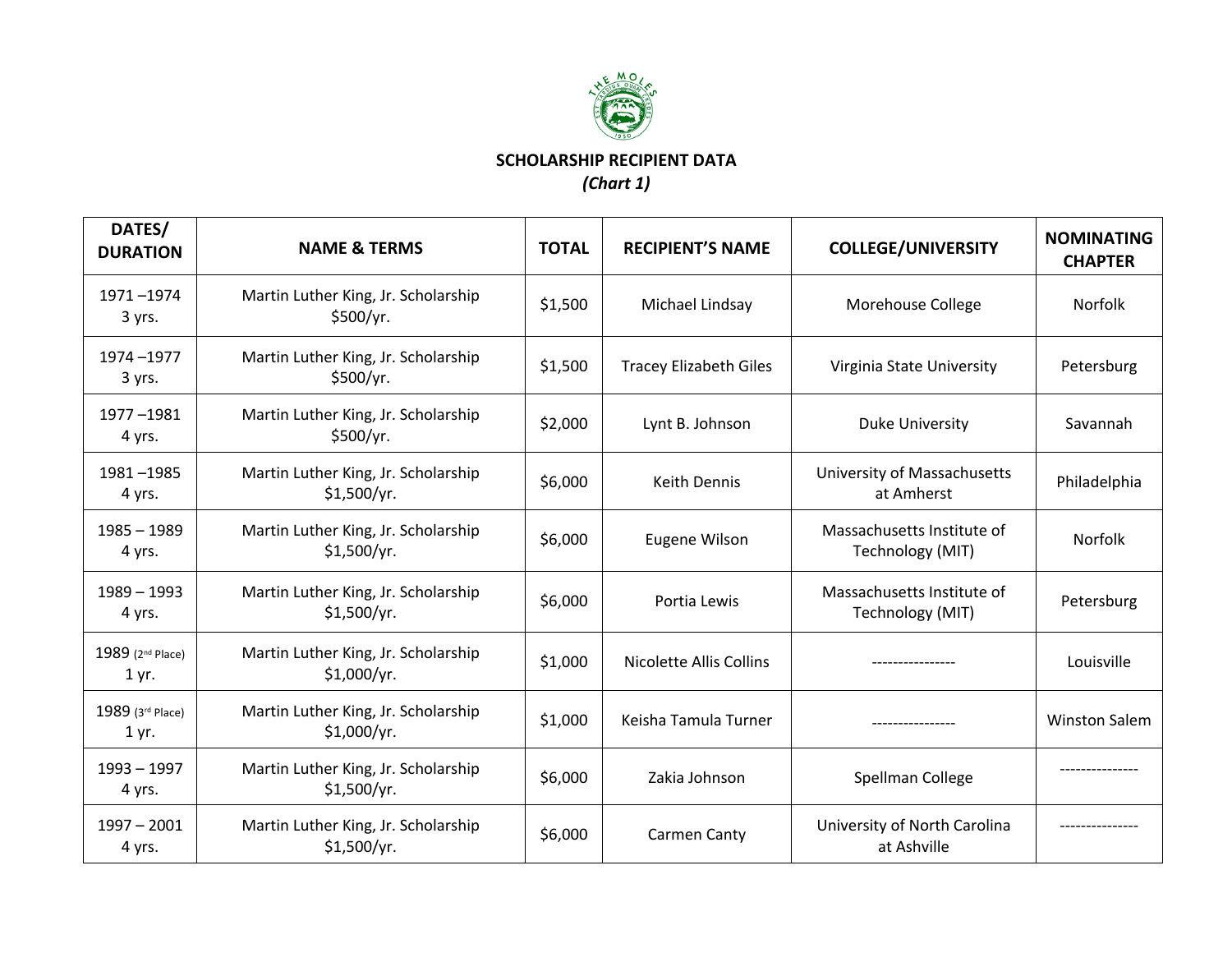## **SCHOLARSHIP RECIPIENT DATA** *(Chart 2)*

| DATES/<br><b>DURATION</b> | <b>NAME &amp; TERMS</b>                                                                | <b>TOTAL</b> | <b>RECIPIENT'S NAME</b>                                                         | <b>COLLEGE/UNIVERSITY</b>                                           | <b>NOMINATING</b><br><b>CHAPTER</b> |
|---------------------------|----------------------------------------------------------------------------------------|--------------|---------------------------------------------------------------------------------|---------------------------------------------------------------------|-------------------------------------|
| $2001 - 2005$<br>4 yrs.   | Martin Luther King, Jr. Scholarship<br>\$1,500/yr.                                     | \$6,000      | Sherree Raminez<br>(medical withdrawal after<br>1 <sup>st</sup> semester)       | ----------------                                                    | Richmond                            |
|                           |                                                                                        |              | **<br><b>Allison Hicks</b><br>(alternative recipient)                           | New York University (NYU)                                           | <b>Winston Salem</b>                |
| $2005 - 2009$<br>4 yrs.   | Martin Luther King, Jr. Scholarship<br>\$1,500/yr.                                     | \$6,000      | Nicole Clarke                                                                   | <b>Princeton University</b>                                         | <b>Baltimore</b>                    |
| $2008 - 2012$<br>4 yrs.   | The MOLES Scholarship<br>\$5,000/yr.                                                   | \$20,000     | <b>Brittany Studevant</b><br>(scholarship revoked due<br>to GPA non-compliance) | <b>Wake Forest University</b>                                       | <b>Winston Salem</b>                |
| $2009 - 2013$<br>4 yrs.   | Martin Luther King, Jr. Scholarship<br>\$1,500/yr.                                     | \$6,000      | <b>Barry Brannum</b>                                                            | <b>Drexel University</b>                                            | Greenville                          |
| $2012 - 2016$<br>4 yrs.   | The MOLES Scholarship<br>\$5,000/yr.                                                   | \$20,000     | Vanessa Oguamanam                                                               | George Washington University &<br>University of Maryland (transfer) | <b>Baltimore</b>                    |
| $2013 - 2917$<br>4 yrs.   | Martin Luther King, Jr. Scholarship<br>\$5,000/yr.                                     | \$20,000     | Lindsay A. Hollingquest                                                         | <b>Duke University</b>                                              | Columbia                            |
| 2016 - 2020<br>4 yrs.     | Celestyne Diggs Porter Scholarship<br>(formerly, The MOLES Scholarship)<br>\$5,000/yr. | \$20,000     | Chamille Boyd                                                                   | <b>Howard University</b>                                            | Jacksonville                        |